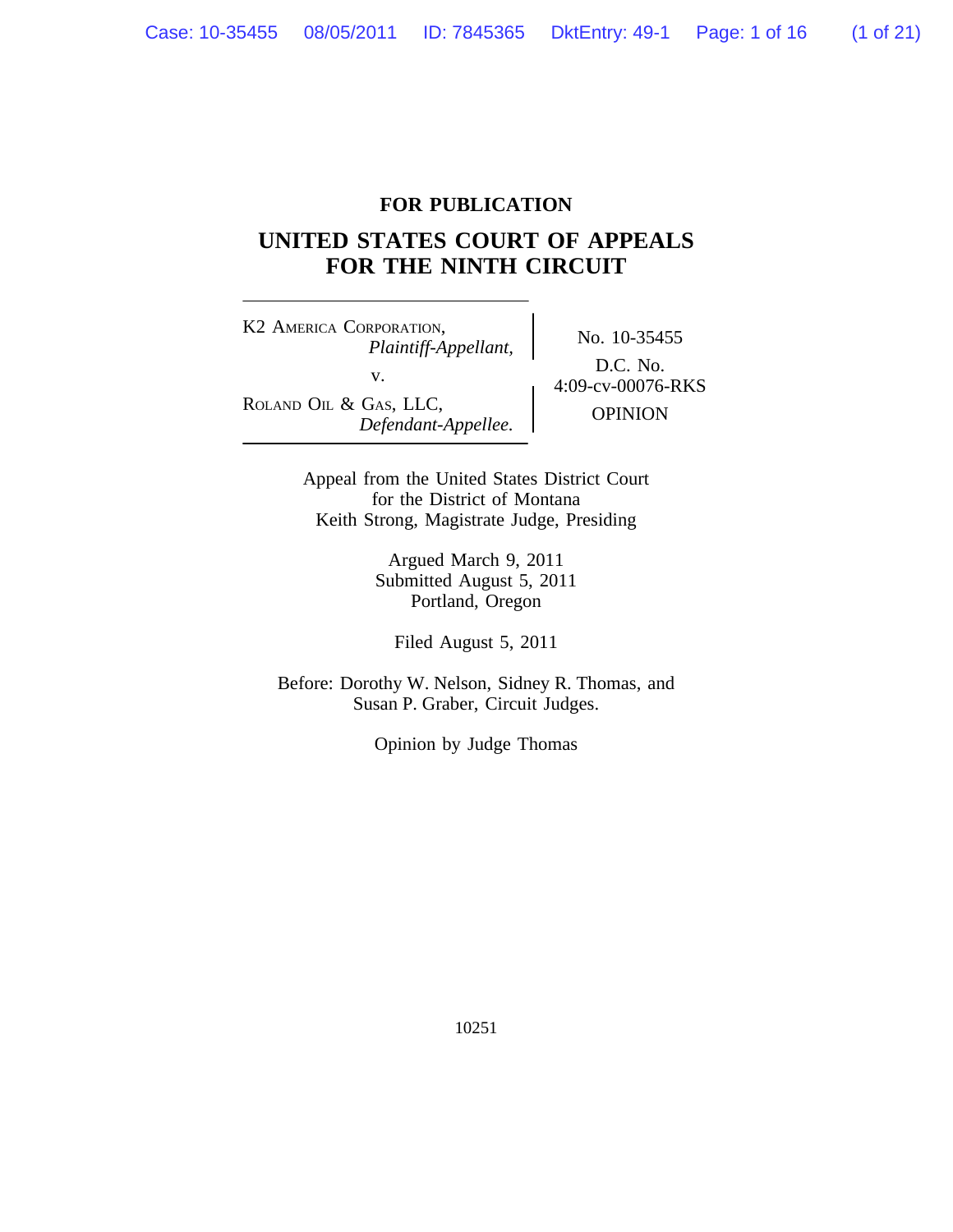K<sub>2</sub> America Corp. v. Roland Oil & Gas 10253

### **COUNSEL**

Nick A. Swartzendruber, Poulson, Odell & Peterson, L.L.C., Denver, Colorado, for plaintiff-appellant K2 America Corporation.

Brad Aklestad, Aklestad Law Office, Shelby, Montana, for defendant-appellee Roland Oil & Gas, LLC.

Elizabeth Ann Peterson, Environment & Natural Resources Division, United States Department of Justice, Washington, D.C., for amicus curiae United States.

Jeanne S. Whiteing, Boulder, Colorado, for amicus curiae Blackfeet Tribe.

#### **OPINION**

THOMAS, Circuit Judge:

In this appeal, we consider whether federal jurisdiction exists over a lawsuit between two Montana corporations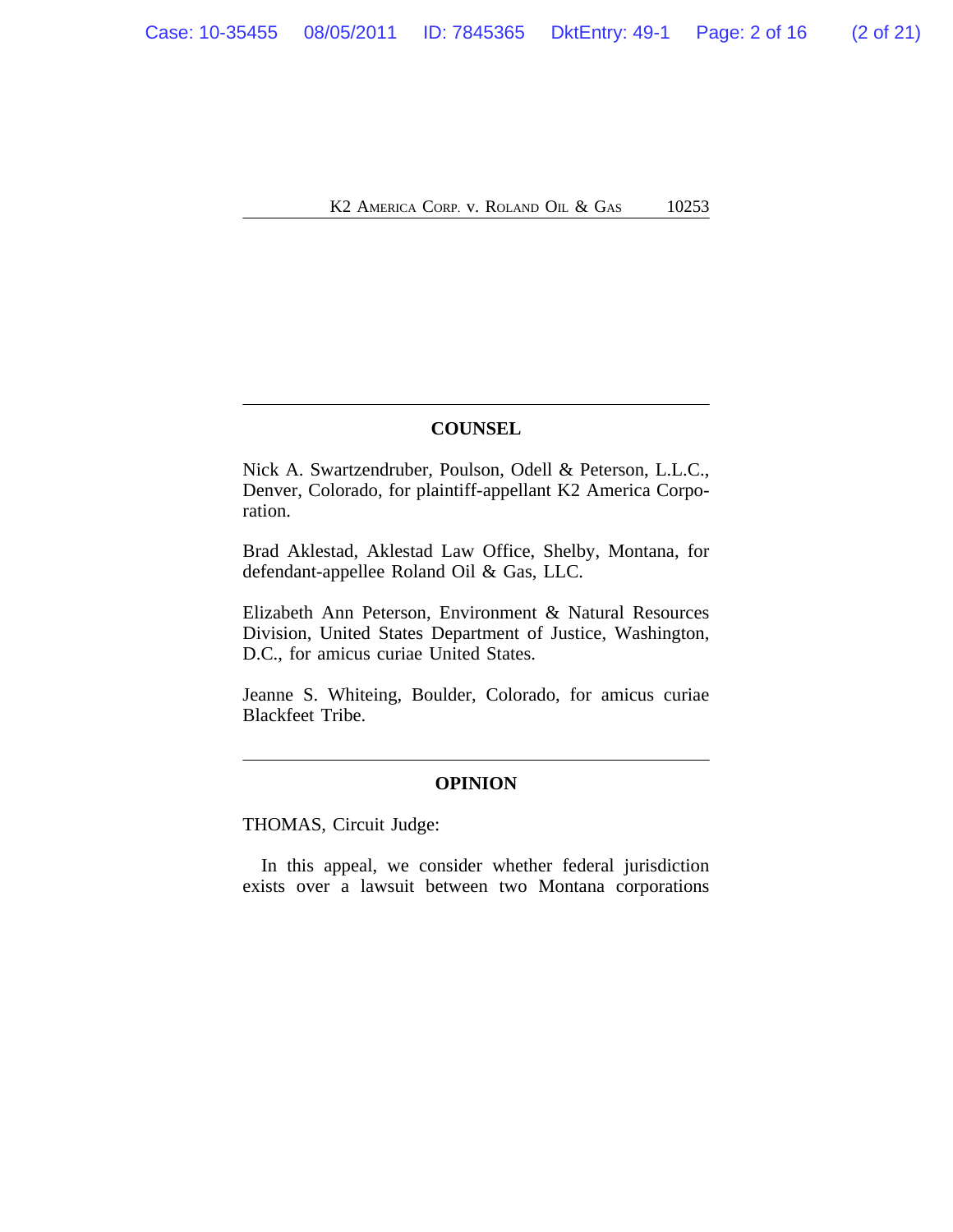alleging state law claims arising from a dispute over lands held by the United States in trust for various Indian allottees. We conclude that federal jurisdiction does not extend to the claims, and we affirm the judgment of the district court.

# **I**

### **A**

Plaintiff-Appellant K2 America Corporation ("K2") appeals the dismissal for lack of subject matter jurisdiction of its action against Defendant-Appellee Roland Oil & Gas, LLC ("Roland"). K2 asserts tort, contract, and state statutory claims and seeks, among other remedies, a constructive trust and declaratory judgment over an oil and gas lease located on allotted land, wherein title to the land is held by the United States in trust for various Indian allottees.

In its complaint K2 alleges the following facts, which we take as true in reviewing a Rule  $12(b)(1)$  motion to dismiss for lack of jurisdiction. *Wolfe v. Strankman*, 392 F.3d 358, 362 (9th Cir. 2004).

K2, a Montana corporation, engages in exploration and production of oil and gas resources, and holds a number of leases in Montana. Roland is a Montana limited liability company in the same line of business.

From 2004 to 2008, K2 retained John Harper as a contract operator to assist the company in oil and gas development. Through his work, Harper became familiar with K2's business plans and prospective lease acquisitions, including its plans to pursue oil and gas leases in the "Kye Trout" area, comprising roughly 600 acres in Sections 5 and 6, Township 31 North, Range 5 West, Montana Principal Meridian ("Subject Leases"). A portion of the Subject Leases lies in allotted land, wherein title is held by the United States in trust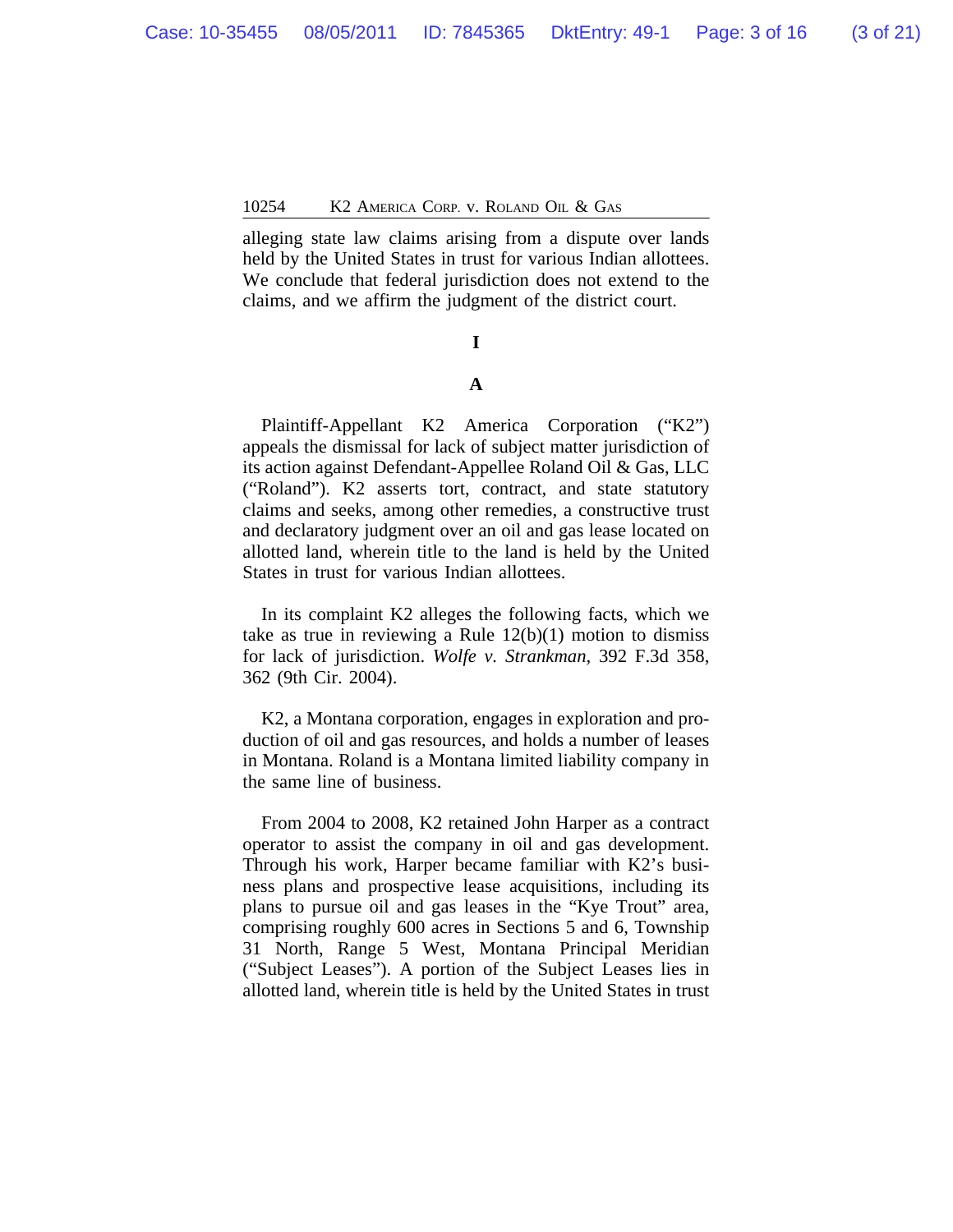for various Indian allottees, who are enrolled members of the Blackfeet Tribe. K2 calls this portion the "Allotment Lease."

K2 provided Harper information about the Subject Leases in order (as one might expect) to further its business interests. Harper had other designs, however: He formed Roland "for the very purpose of acquiring the Subject Leases." In doing so, Harper solicited capital and other assistance from K2's competitor, Robert Miller. Roland has already drilled two wells on the Subject Leases and plans to continue developing the leaseholds soon.

K2 sued Roland in federal district court, bringing claims for tortious interference with prospective economic advantage, misappropriation of trade secrets, conversion, civil conspiracy, and implied contract/unjust enrichment. K2 sought money damages; a constructive trust requiring Roland to assign its right, title, and interest in the Allotment Lease to K2; a declaration that K2 is the rightful owner of all right, title, and interest in the Allotment Lease; punitive or exemplary damages; and attorney's fees.

Roland answered and moved to dismiss K2's complaint for lack of subject matter jurisdiction. The district court granted dismissal, holding that "28 U.S.C. § 1360, the only primary basis of federal jurisdiction alleged, does not confer federal jurisdiction" and that the supplemental jurisdiction statute, 28 U.S.C. § 1367, does not supply jurisdiction where no federal original jurisdiction exists.

We review *de novo* a district court's dismissal of a complaint for lack of subject matter jurisdiction. *Peabody Coal Co. v. Navajo Nation*, 373 F.3d 945, 948 (9th Cir. 2004).

### **II**

Federal district courts are "courts of limited jurisdiction," possessing "only that power authorized by Constitution and

**B**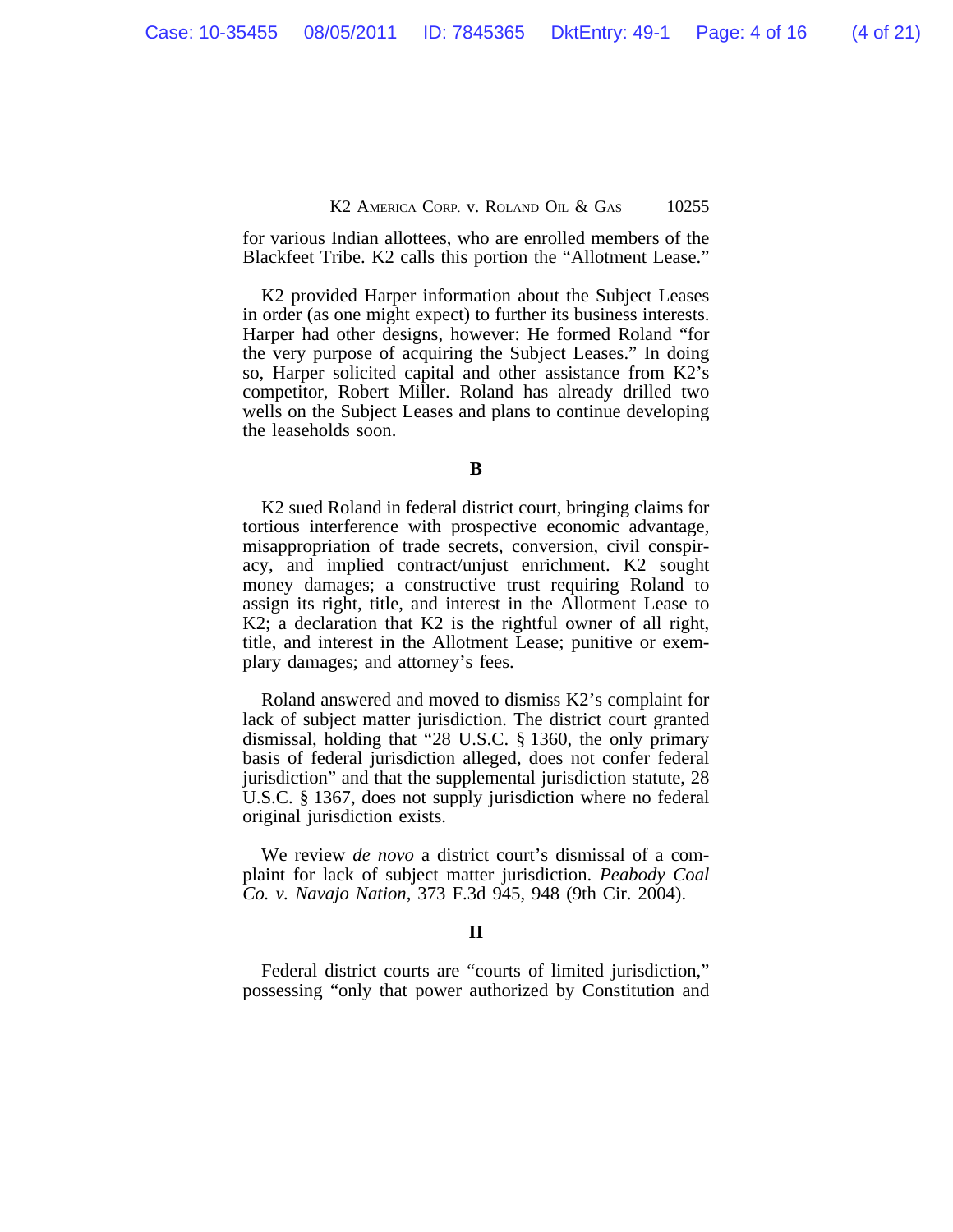statute." *Exxon Mobil Corp. v. Allapattah Servs., Inc.*, 545 U.S. 546, 552 (2005) (internal quotation marks omitted). We "presume[ ] that a cause lies outside this limited jurisdiction, and the burden of establishing the contrary rests upon the party asserting jurisdiction." *Kokkonen v. Guardian Life Ins. Co. of Am.*, 511 U.S. 375, 377 (1994) (citations omitted).

K2's jurisdictional arguments hinge on a single factual allegation: the status of the land associated with the Allotment Lease. Because that land is held in trust by the United States for Indian allottees, K2 contends that the federal courts have exclusive jurisdiction over actions concerning ownership of any interest in that land. Accordingly, K2 urges, the "complete preemption" exception applies to disputes involving Indian trust lands, such that its case arises under 28 U.S.C. § 1331.

As a preliminary matter, we note that in determining the existence of subject matter jurisdiction, a federal court is "not limited to the jurisdictional statutes identified in the complaint." *Gerritsen v. de la Madrid Hurtado*, 819 F.2d 1511, 1515 (9th Cir. 1987). "If facts giving the court jurisdiction are set forth in the complaint, the provision conferring jurisdiction need not be specifically pleaded." *Williams v. United States*, 405 F.2d 951, 954 (9th Cir. 1969). Thus, the district court could have looked beyond the statutes K2 pleaded, 28 U.S.C. §§ 1360(b) and 1367, and we will do so here. *See Gerritsen*, 819 F.2d at 1515.**<sup>1</sup>**

<sup>&</sup>lt;sup>1</sup>We review this case with the aid of briefing by amici the United States and the Blackfeet Nation Indian Tribe. Following oral argument, we invited each to file a brief addressing, *inter alia*, whether the district court had jurisdiction pursuant to 28 U.S.C. §§ 1360(b), 1331 (such as under the doctrine of "complete preemption"), or 1353; 25 U.S.C. § 345; or any other basis. The United States and the Blackfeet Tribe both concluded that the district court did not have jurisdiction.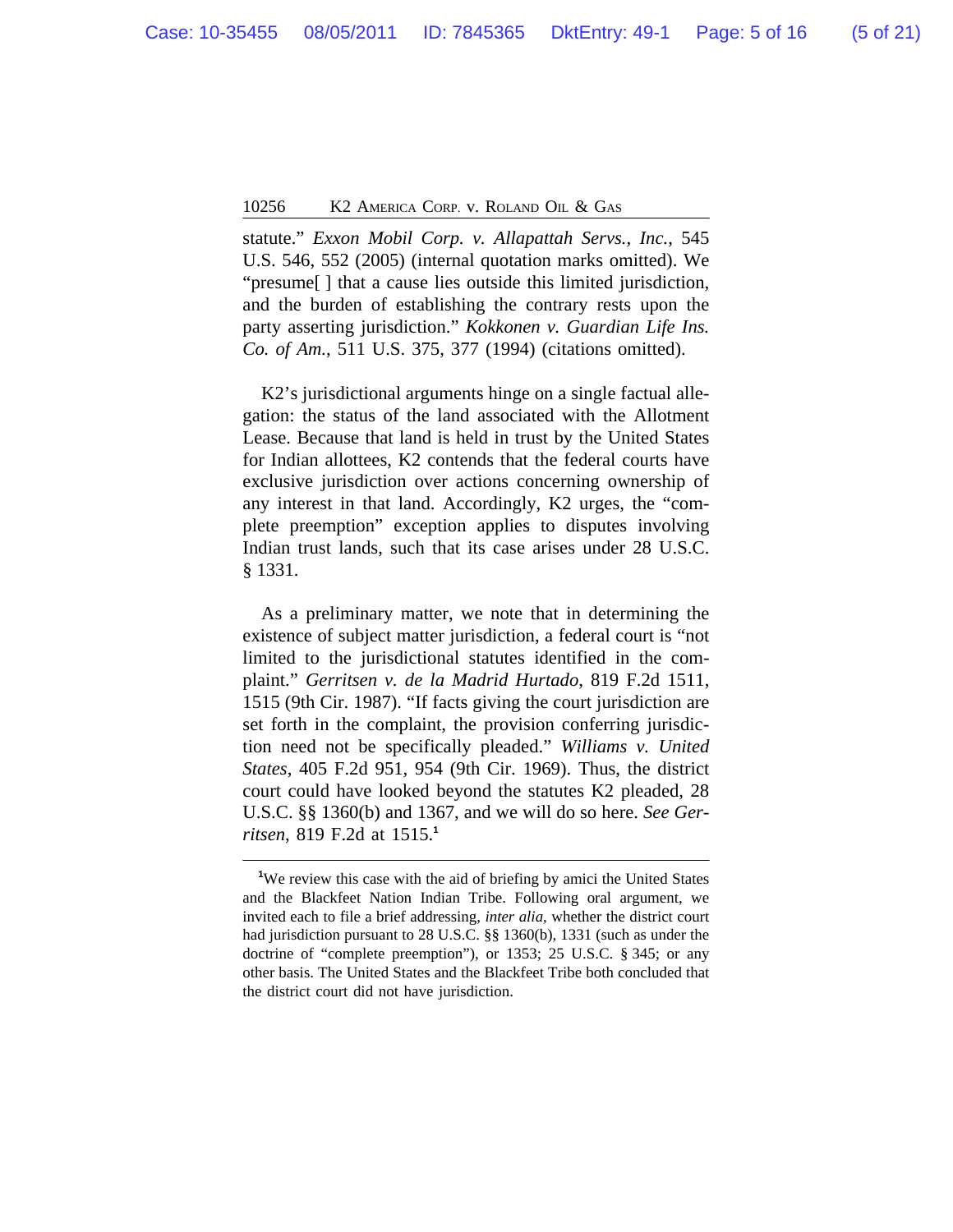K<sub>2</sub> America Corp. v. Roland Oil & Gas 10257

#### **A**

In its complaint, K2 pleaded jurisdiction under 28 U.S.C. § 1360(b). The district court held that § 1360(b) does not grant federal jurisdiction, and we agree.**<sup>2</sup>**

**[1]** Through what is commonly known as "Public Law 280" ("P.L. 280"), Congress provided to certain states**<sup>3</sup>** broad jurisdiction over criminal offenses committed in Indian country, 28 U.S.C. § 1162(a), and limited jurisdiction over civil causes of action arising in Indian country, *id.* § 1360(a). *Doe v. Mann*, 415 F.3d 1038, 1048, 1050 (9th Cir. 2005); *see also California v. Cabazon Band of Mission Indians*, 480 U.S. 202, 207-08 (1987).**<sup>4</sup>** The precise limitations on the grant of civil jurisdiction appear in 28 U.S.C. § 1360(b), the provision cited by K2, which provides:

**<sup>2</sup>**K2's opening brief hinted that § 1360(b) acknowledges "exclusive federal court jurisdiction" over this action, but in later briefing K2 concedes that § 1360(b) does not itself confer jurisdiction. Instead, K2 contends that § 1360(b) "recognizes the scope of federal preemption and the types of cases that must be adjudicated in federal court." We take up that argument shortly.

**<sup>3</sup>**P.L. 280 originally delegated jurisdiction to six so-called "mandatory states." Other states, Montana included, were considered "optional states" that could unilaterally assume jurisdiction through affirmative legislative action and, following Congress's 1968 amendments, with tribal consent. *Big Spring v. Conway (In re Estate of Big Spring)*, \_\_\_ P.3d \_\_\_, No. DA 10-0099, 2011 WL 2162990, at \*14 (Mont. May 19, 2011). "Montana has not assumed jurisdiction on the Blackfeet Reservation under PL-280, and the Blackfeet Tribe has not consented to state assumption of civil jurisdiction pursuant to the procedures outlined in PL-280 and [Montana statute]." *Id.*

**<sup>4</sup>**P.L. 280's "central focus" concerned authorizing state *criminal* jurisdiction over offenses committed by or against Indians on reservations. *Bryan v. Itasca Cnty.*, 426 U.S. 373, 380 (1976); *Doe*, 415 F.3d at 1051. The grant of *civil* jurisdiction "was extended almost as an afterthought." *Santa Rosa Band of Indians v. Kings Cnty.*, 532 F.2d 655, 661 (9th Cir. 1975); *see also Bryan*, 426 U.S. at 381 (noting "the virtual absence of expression of congressional policy or intent respecting [§ 1360's] grant of civil jurisdiction to the States").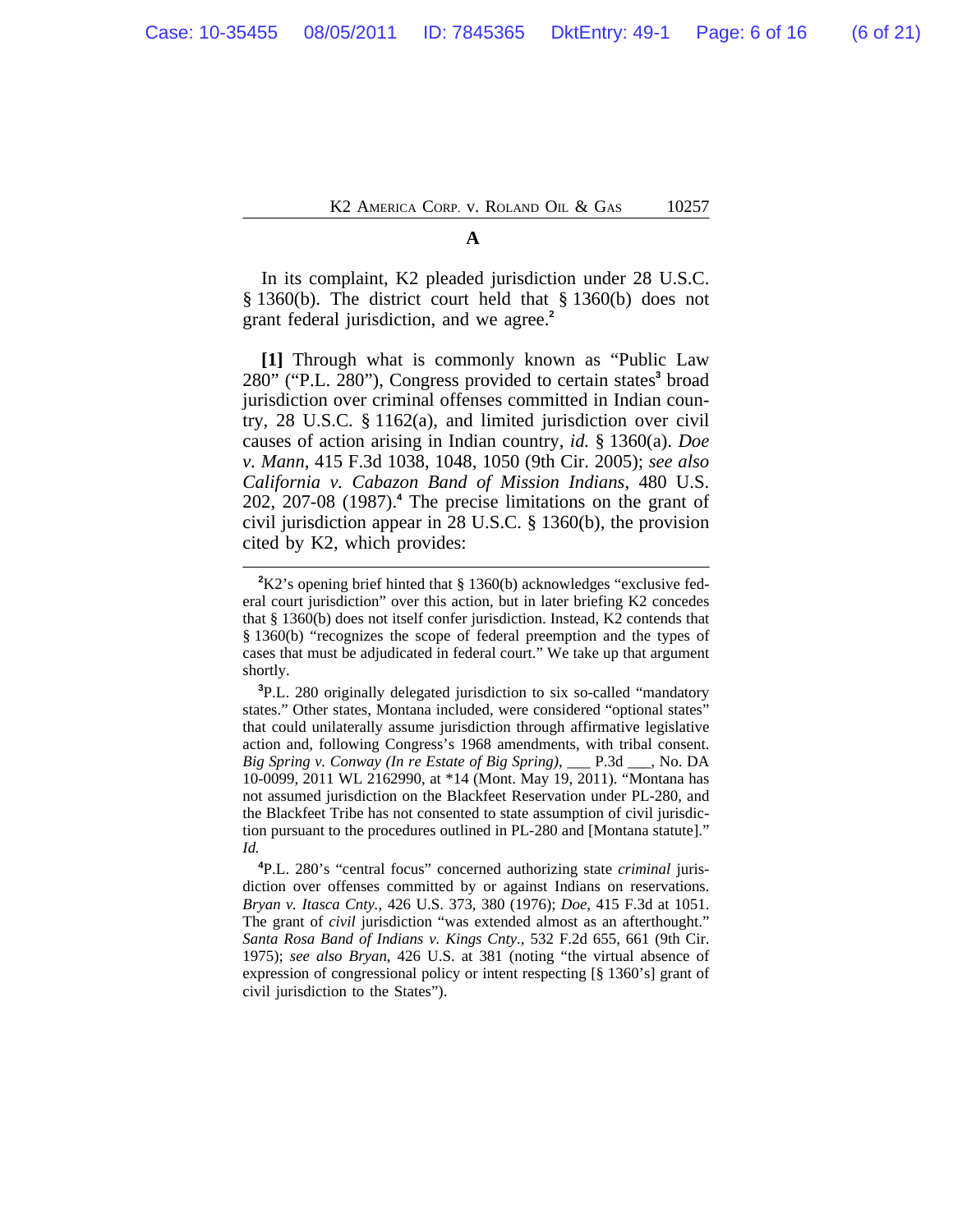Nothing in this section shall authorize the alienation, encumbrance, or taxation of *any real or personal property*, including water rights, belonging to any Indian or any Indian tribe, band, or community that is *held in trust by the United States* or is subject to a restriction against alienation imposed by the United States; or shall authorize regulation of the use of such property in a manner inconsistent with any Federal treaty, agreement, or statute or with any regulation made pursuant thereto; *or shall confer jurisdiction upon the State to adjudicate*, in probate proceedings or otherwise, *the ownership or right to* possession of such property *or any interest therein*.

(Emphasis added.)

**[2]** The Supreme Court has explained that § 1360(b) "simply" reaffirmed "the existing reservation Indian-Federal Government relationship in all respects save the conferral of statecourt jurisdiction to adjudicate private civil causes of action involving Indians." *Bryan v. Itasca Cnty.*, 426 U.S. 373, 391 (1976) (holding that a state could not impose a tax on reservation Indians absent congressional intent and that § 1360 did not confer the power to tax); *see also Kirkwood v. Arenas*, 243 F.2d 863, 865-66 (9th Cir. 1957) ("[Section 1360(b)] is entirely consistent with, and in effect is a reaffirmation of, the law as it stood prior to its enactment  $\dots$ .").

**[3]** The district court correctly concluded that § 1360(b) limits the exercise of state jurisdiction; it does not confer jurisdiction on federal courts. *See, e.g.*, *Frazier v. Turning Stone Casino*, 254 F. Supp. 2d 295, 304 (N.D.N.Y. 2003) (noting that § 1360 concerns state court jurisdiction and does not support exercising federal question jurisdiction over a misappropriation action). Although P.L. 280 "necessarily preempts and reserves to the Federal government or the tribe jurisdiction not so granted," *Santa Rosa Band of Indians v. Kings Cnty.*, 532 F.2d 655, 658-59 (9th Cir. 1976), the law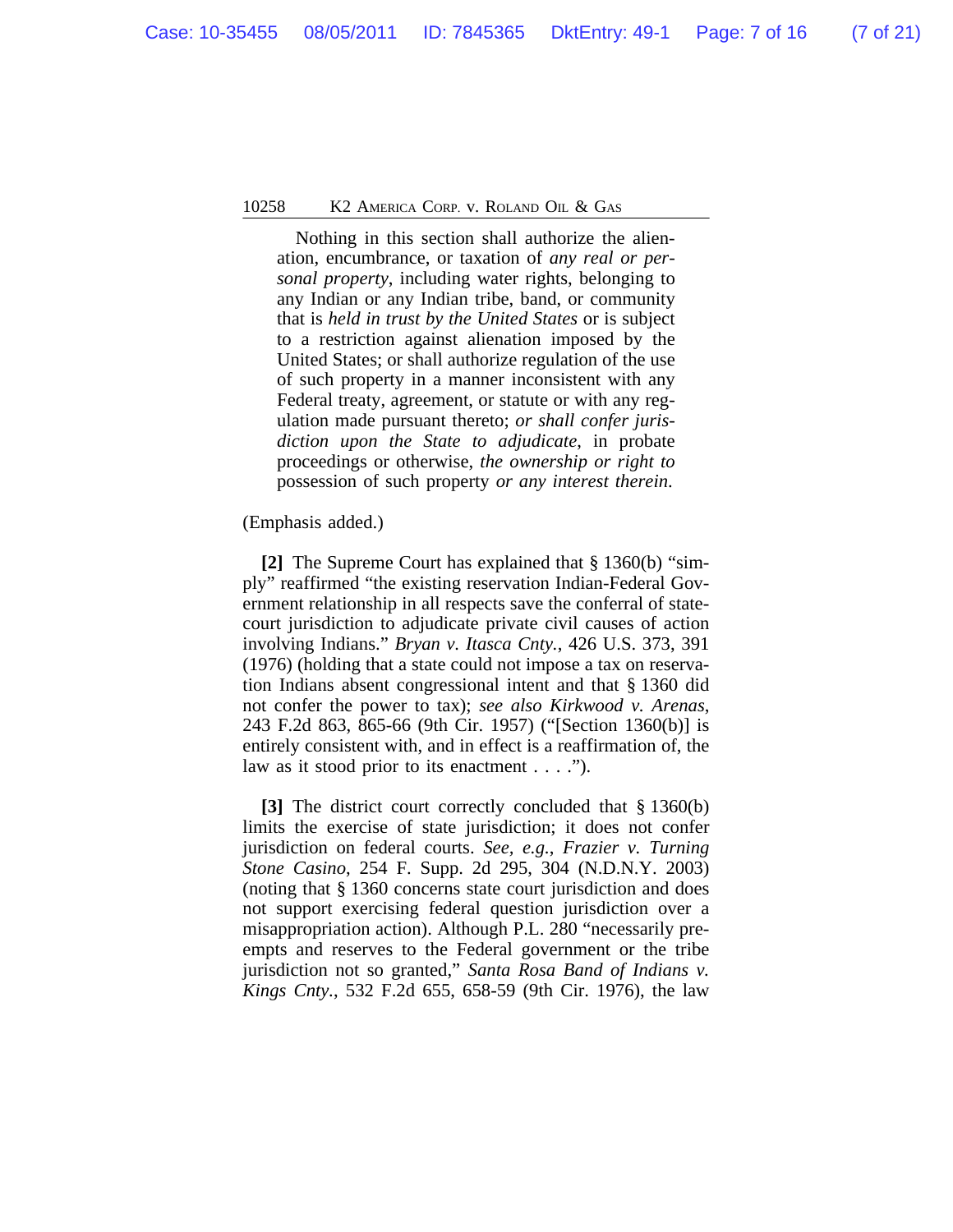plainly did not confer subject matter jurisdiction upon federal courts.**<sup>5</sup>**

**B** 

Federal courts have original jurisdiction over "all civil actions arising under the Constitution, laws, or treaties of the United States." 28 U.S.C. § 1331. "For a case to 'arise under' federal law, a plaintiff's well-pleaded complaint must establish either (1) that federal law creates the cause of action or (2) that the plaintiff's asserted right to relief depends on the resolution of a substantial question of federal law." *Peabody Coal*, 373 F.3d at 949 (citing *Franchise Tax Bd. v. Constr. Laborers Vacation Trust*, 463 U.S. 1, 27-28 (1983)). Federal jurisdiction cannot hinge upon defenses or counterclaims, whether actual or anticipated. *Vaden v. Discover Bank*, 556 U.S. 49, 129 S. Ct. 1262, 1272 (2009).

**<sup>5</sup>**K2 believes that, because it seeks to be named the lawful owner of the Allotment Lease, a state court could not decide its claim without "adjudicat[ing] . . . the ownership or right to possession of . . . or any interest" in "real . . . property . . . belonging to any Indian or any Indian tribe . . . that is held in trust by the United States." 28 U.S.C. § 1360(b). We express no view on K2's interpretation of § 1360(b), except to note that *even if* a state court lacks jurisdiction to award K2 the precise relief it seeks, that alone does not establish federal court jurisdiction over its claim. Nor does our holding preclude K2 from seeking relief in Blackfeet Tribal Court. As a leading treatise has noted, "[t]he nearly unanimous view among tribal courts, state courts and lower federal courts, state attorneys general, the Solicitor's Office for the Department of the Interior, and legal scholars is that [P.L.] 280 left the inherent civil and criminal jurisdiction of Indian nations untouched." F. Cohen, *Cohen's Handbook of Federal Indian Law* 560-61 (2005 ed.) (hereinafter Cohen); *see, e.g.*, *Native Vill. of Venetie I.R.A. Council v. Alaska*, 944 F.2d 548, 560-62 (9th Cir. 1991) (explaining that P.L. 280 "is not a divestiture statute" and concluding that it did not divest tribes of concurrent authority to adjudicate child custody proceedings); *Walker v. Rushing*, 898 F.2d 672, 675 (8th Cir. 1990) ("Nothing in the wording of Public Law 280 or its legislative history precludes concurrent tribal authority.").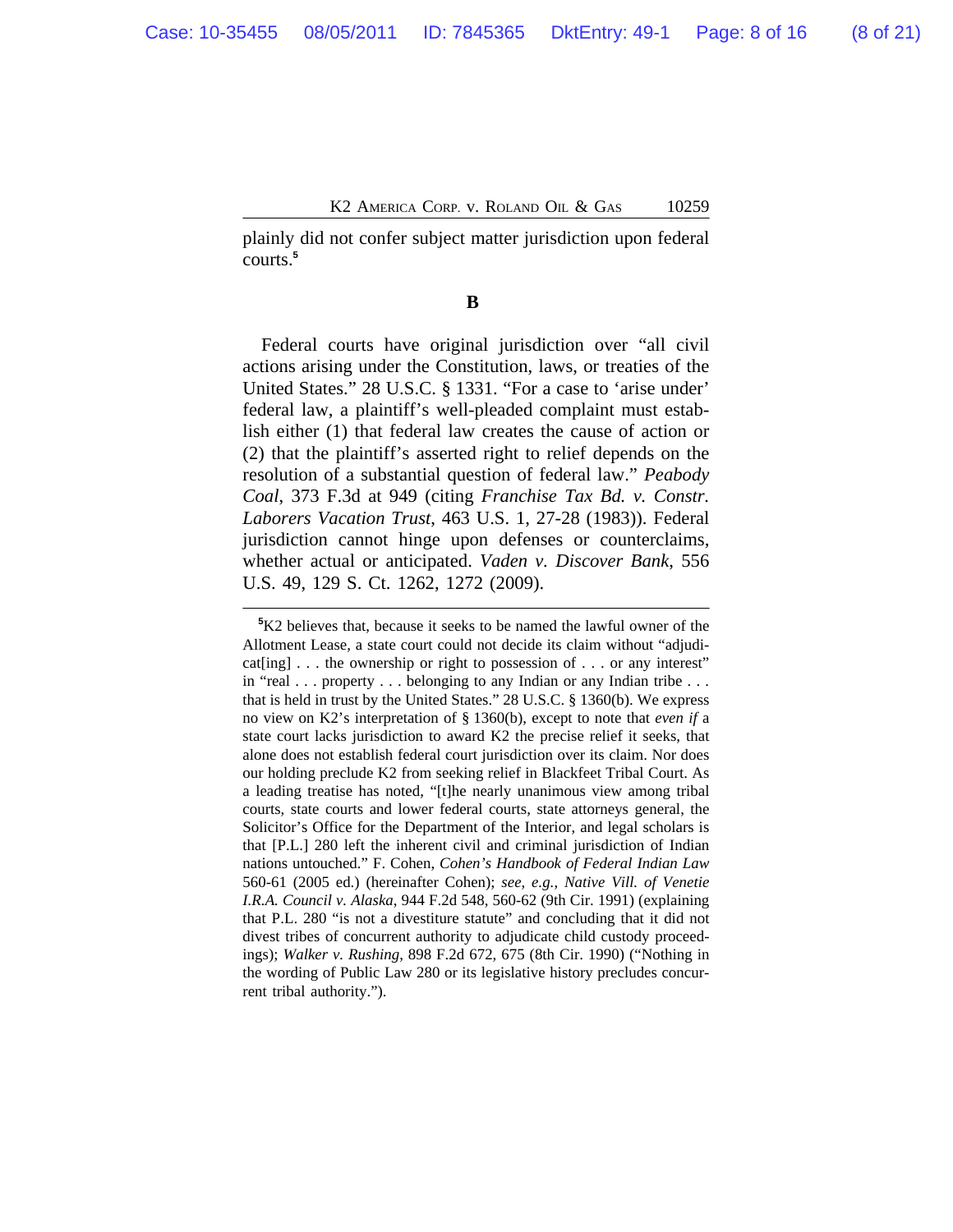K2 does not purport to bring a cause of action created by federal law; it asserts only state tort, contract, and statutory claims. Nevertheless, K2 maintains that, because 28 U.S.C. § 1360(b) "delineates the scope of preemptive federal jurisdiction over lands held in trust for the benefit of Indians," its claim does not require a federal statute to confer jurisdiction on federal courts. Rather, in K2's view, the complete preemption doctrine gives the district court subject matter jurisdiction under 28 U.S.C. § 1331.

The "complete preemption" doctrine "applies in select cases where the preemptive force of federal law is so 'extraordinary' that it converts state common law claims into claims arising under federal law for purposes of jurisdiction." *Holman v. Laulo-Rowe Agency*, 994 F.2d 666, 668 (9th Cir. 1993). "Once an area of state law has been completely preempted, any claim purportedly based on that pre-empted state law is considered, from its inception, a federal claim, and therefore arises under federal law." *Caterpillar Inc. v. Williams*, 482 U.S. 386, 393 (1987). Because plaintiffs can assert federal claims if they desire federal jurisdiction, complete preemption normally arises where a defendant removes a statelaw complaint to federal court. *Holman*, 994 F.2d at 668 n.2.**<sup>6</sup>**

Relying on *Oneida Indian Nation v. County of Oneida* (*Oneida I*), 414 U.S. 661 (1974), K2 urges that complete pre-

**<sup>1</sup>**

<sup>&</sup>lt;sup>6"</sup>Complete preemption removal is an exception to the otherwise applicable rule that a plaintiff is ordinarily entitled to remain in state court so long as its complaint does not, on its face, affirmatively allege a federal claim." *Marin Gen. Hosp. v. Modesto & Empire Traction Co.*, 581 F.3d 941, 945 (9th Cir. 2009) (internal quotation marks omitted). "The general rule is that a defense of federal preemption of a state-law claim, even conflict preemption under [a federal statute], is an insufficient basis for original federal question jurisdiction under § 1331(a) and removal jurisdiction under § 1441(a)." *Id.* (discussing complete preemption in the ERISA context).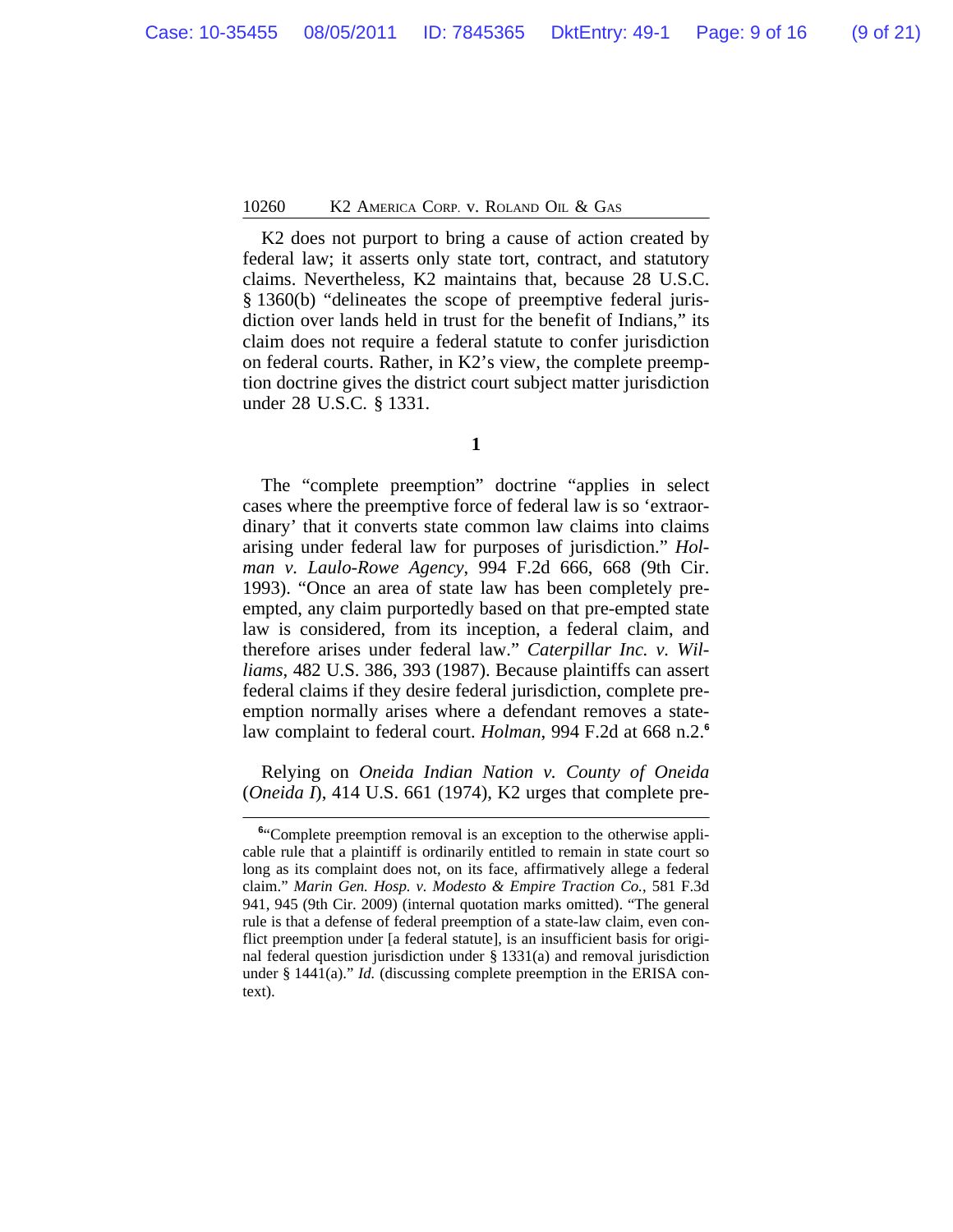emption generally applies to "disputes involving trust lands." We disagree.

**[4]** *Oneida I* involved an action by a tribe claiming that a 1795 cession of Indian land to the state of New York was invalid for lack of federal consent. *See id.* at 664-65. Characterizing the claim as "essentially a possessory action," *id.* at 666, the Supreme Court determined that the tribe claimed its right to possession "under federal law in the first instance" by arguing that its aboriginal title—guaranteed by a treaty and protected by statute—was never extinguished by the United States, *id.* at 676.<sup>7</sup> Although *Oneida I* did not speak in terms of complete preemption, the Court has since characterized the decision as holding that a "state-law complaint that alleges a present right to possession of Indian tribal lands necessarily 'asserts a present right to possession under federal law,' and is thus *completely pre-empted and arises under federal law*." *Caterpillar*, 482 U.S. at 393 n.8 (quoting *Oneida I*, 414 U.S.

<sup>&</sup>lt;sup>7</sup>The Court stressed that it did not "disturb the well-pleaded complaint rule of Taylor v. Anderson, 234 U.S. 74 (1914)," and distinguished *Taylor* as a suit by individual Indians (rather than a tribe) concerning lands allocated to individuals (rather than to a tribe). *Oneida I*, 414 U.S. at 676; *see also* Cohen, *supra*, at 613 n.119. The Court likened *Taylor* to cases "indicating that 'a controversy in respect of lands has never been regarded as presenting a Federal question merely because one of the parties to it has derived his title under an Act of Congress.' " *Oneida I*, 414 U.S. at 676 (quoting *Shulthis v. McDougal*, 225 U.S. 561, 570 (1912)). In *Oneida I*, by contrast, the tribe's assertion of a federal controversy did "not rest solely on the claim of a right to possession derived from a federal grant of title whose scope will be governed by state law" but, rather, "on the not insubstantial claim that federal law . . . protects, and has continuously protected from the time of the formation of the United States, possessory rights to tribal lands, wholly apart from the application of state law principles which normally and separately protect a valid right of possession." *Id.* at 677. *Oneida I* and *Taylor* "stand for the principle that a plaintiff asserting a right to possession of allotted land cannot rest its right to relief (or its basis for federal jurisdiction) on the bare fact that one of the parties to it has derived its title under an act of Congress authorizing leases of Indian owned-property, such as 25 U.S.C. § 416." *San Xavier Dev. Auth. v. Charles*, 237 F.3d 1149, 1154 (9th Cir. 2001).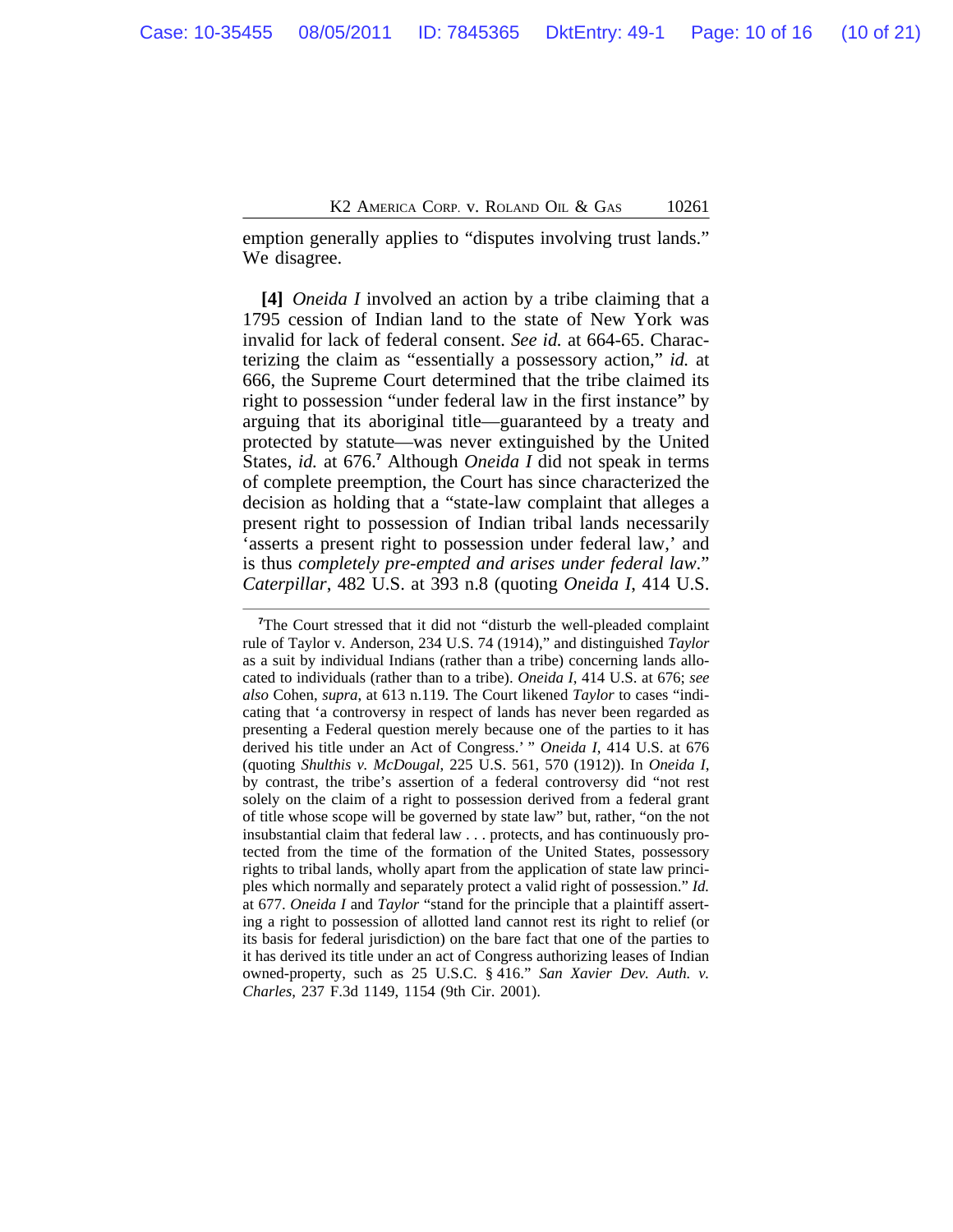at 675) (emphasis added); *see also Franchise Tax Bd.*, 463 U.S. at 23 n.25. We likewise have recognized *Oneida I* as a "possible additional instance of complete preemption." *Hol*man, 994 F.2d at 668 n.3; *Wayne v. DHL Worldwide Express*, 294 F.3d 1179, 1184 n.3 (9th Cir. 2002).

**[5]** But this case differs markedly from *Oneida I*, which "turned on the special historical relationship between Indian tribes and the Federal Government." *Beneficial Nat'l Bank v. Anderson*, 539 U.S. 1, 8 n.4 (2003). Neither K2 nor Roland is an Indian party. *See id.* ("[F]ederal courts have subjectmatter jurisdiction to hear possessory land claims under state law *brought by Indian tribes* because of the uniquely federal 'nature and source of the possessory rights *of Indian tribes*.' " (quoting *Oneida I*, 414 U.S. at 667) (emphasis added)); *Cnty. of Oneida v. Oneida Indian Nation* (*Oneida II*), 470 U.S. 226, 236 (1985) ("*Oneida I* implicitly assumed that the Oneidas could bring a common-law action to vindicate their aboriginal rights."); *Pit River Home & Agric. Coop. Ass'n v. United States*, 30 F.3d 1088, 1097 (9th Cir. 1994) (noting that the "nature and source of the possessory rights *of Indian Tribes* to aboriginal lands or lands conferred by treaty, statute, or other federal government action presents [a] federal question" (citing *Oneida I* and *II*) (emphasis added)); *New York v. White*, 528 F.2d 336, 339 (2d Cir. 1975) (refusing to extend *Oneida I* to a non-Indian plaintiff); *Heirs of Burat v. Bd. of Levee Comm'rs*, 496 F.2d 1336, 1341 (5th Cir. 1974) (same); 13D Charles Alan Wright, Arthur R. Miller, Edward H. Cooper, & Richard D. Freer, *Federal Practice and Procedure* § 3566, at 273 n. 23 (3d ed. 2008) ("The [*Oneida I*] Court was at great pains to make it clear that it was not modifying the well-pleaded complaint rule as it applies to land claims by *other than Indians*." (emphasis added)). Nor does K2 claim ownership of the Allotment Lease under a federal constitutional provision, treaty, or statute, or under federal common law. *See Oneida I*, 414 U.S. at 677-78 (explaining that the tribe grounded its possessory claim in its aboriginal right of occupancy, treaties, and the Nonintercourse Acts); *Oneida II*,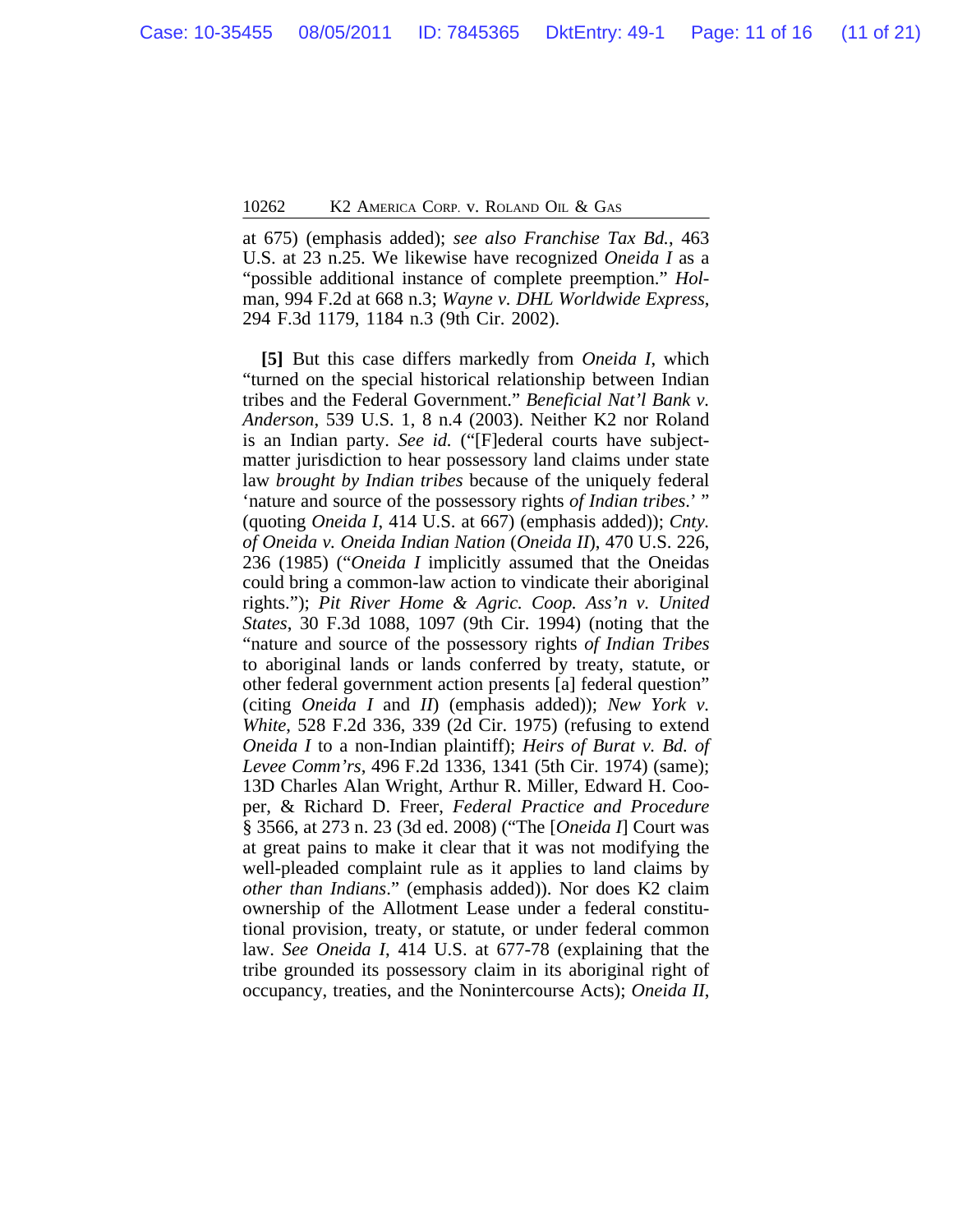K<sub>2</sub> America Corp. v. Roland Oil & Gas 10263

470 U.S. at 236 ("[T]he Court's opinion in *Oneida I* implicitly assumed that the Oneidas could bring a common-law action to vindicate their aboriginal rights."); *see also Littell v. Nakai*, 344 F.2d 486, 487-88 (9th Cir. 1965). Though K2 seeks an interest in real property held in trust by the United States, its alleged entitlement to the Allotment Lease turns only on state common law and statutory claims; it does not require interpretation of a federal right. *See Oneida I*, 414 U.S. at 676.

**[6]** Given these dissimilarities between K2's case and *Oneida I*, we cannot recognize this as one of the "handful of 'extraordinary' situations where even a well-pleaded state law complaint will be deemed to arise under federal law for jurisdictional purposes." *Holman*, 994 F.2d at 668.

**2**

**[7]** Nor is federal jurisdiction available under an alternative theory of "arising under" jurisdiction (implicit in K2's briefing), namely, that by seeking an interest in a "specialized type of contract that is subject to extensive federal regulation," *Peabody Coal*, 373 F.3d at 951, K2's "right to relief necessarily depends on resolution of a substantial question of federal law," *Franchise Tax Bd.*, 463 U.S. at 28; *Peabody Coal*, 373 F.3d at 949.

K2 alludes to the "specific federal statutory and regulatory scheme governing the lease," citing 25 U.S.C. § 396 (governing leases of allotted lands for mining purposes) and 25 C.F.R. pt. 212 (governing oil and gas leases). In *Peabody Coal*, we reviewed precedents touching on whether the federal regulation and approval of a lease gives rise to a federal question sufficient for "arising under" jurisdiction. 373 F.3d at 949-52. There, a non-Indian corporation sued to enforce an arbitration award against the Navajo Nation, under a settlement agreement made between the parties setting royalty rates for coal mined pursuant to a commercial lease. *Id.* at 946. The Department of the Interior had approved the lease, and the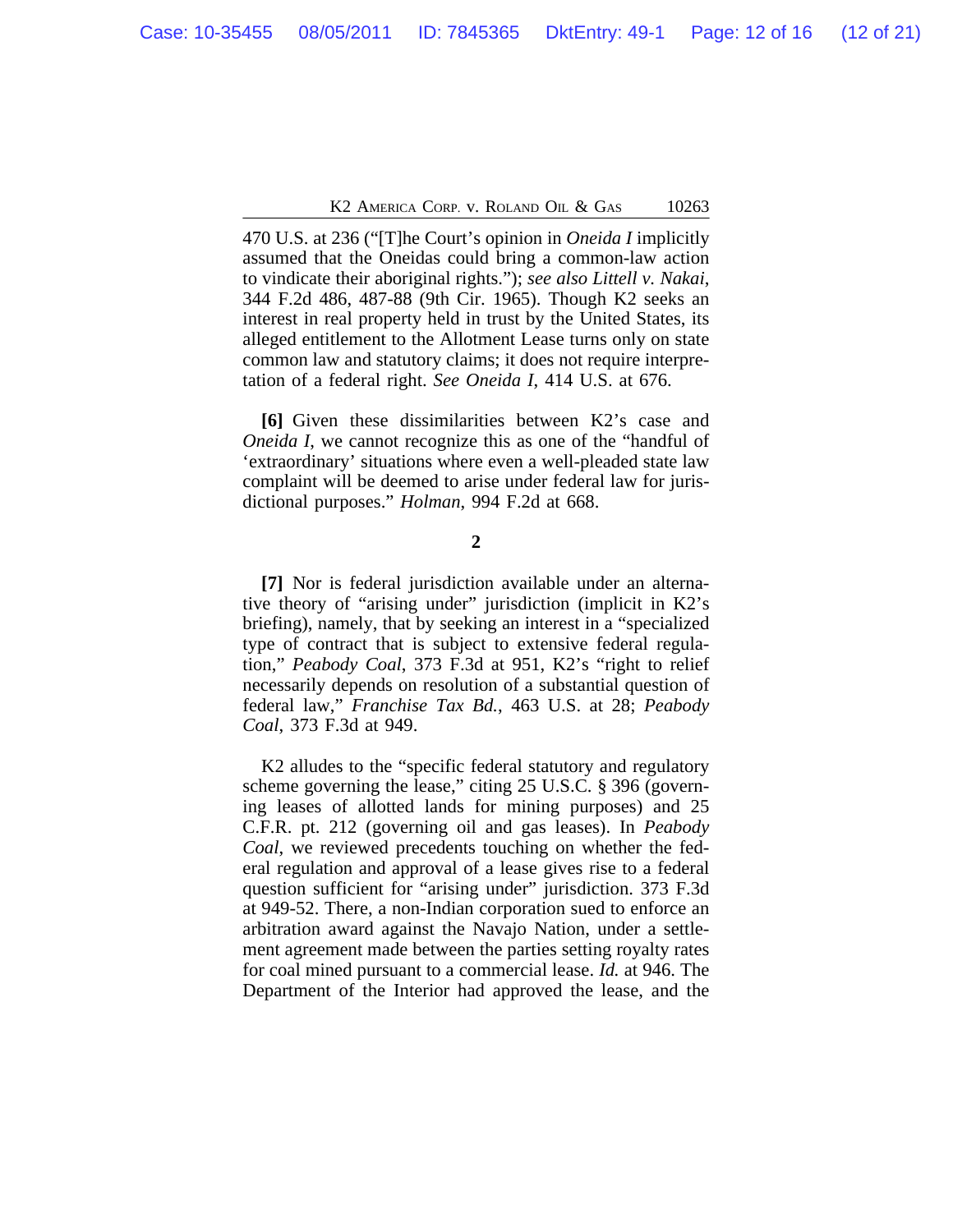corporation argued that the Secretary's approval of the lease amendments, together with the federal regulatory scheme governing such leases, raised an issue of federal law. *Id.* at 949. We recognized that oil and gas leases on tribal lands "are not mere contracts" but, instead, " 'represent a very specialized subset of contracts' because of the very extensive federal regulatory scheme governing them." *Id.* at 951 (quoting *Comstock Oil & Gas Inc. v. Ala. & Coushatta Indian Tribes*, 261 F.3d 567, 574-75 (5th Cir. 2001)); *see also Comstock Oil & Gas*, 261 F.3d at 574-75 ("[T]his extensive regulatory scheme demonstrates that tribal oil and gas leases represent a very specialized subset of contracts and, therefore, compels the conclusion that they belie characterization as routine contracts. This is a significant distinction."). That recognition did not rescue jurisdiction, however, because the corporation "[did] not allege any problem with the underlying leases or their amendments." *Peabody Coal*, 373 F.3d at 951.**<sup>8</sup>**

**[8]** K2 likewise does not allege any problem with the underlying Allotment Lease. Examining "the particular facts of the claim," *id.* at 949, K2 does not plead any irregularities as between the alleged leaseholder (Roland), the lessors (Blackfeet Tribal members), and the federal government, such that the validity of the Lease "can be answered only by reference to federal statutory or common law," *id.* at 950; *see also Littell*, 344 F.2d at 477-78 (finding no federal question where a complaint against a tribal chairman for tortious interference with an employment contract could be resolved by interpreting the contract). For example, K2 does not contest the validity of federal approval, if any, over the Allotment Lease. *See Gaming World Int'l, Ltd. v. White Earth Band of Chippewa Indians*, 317 F.3d 840, 848 (8th Cir. 2003) (recognizing federal jurisdiction over whether a contract received valid federal approval under the Indian Gaming Regulatory Act); *Peabody Coal*, 373 F.3d at 950 n.3. To the contrary, K2's alleged own-

**<sup>8</sup>**Rather, we noted, Peabody sought enforcement of the arbitration award, which was not federally approved. *Id.* at 949.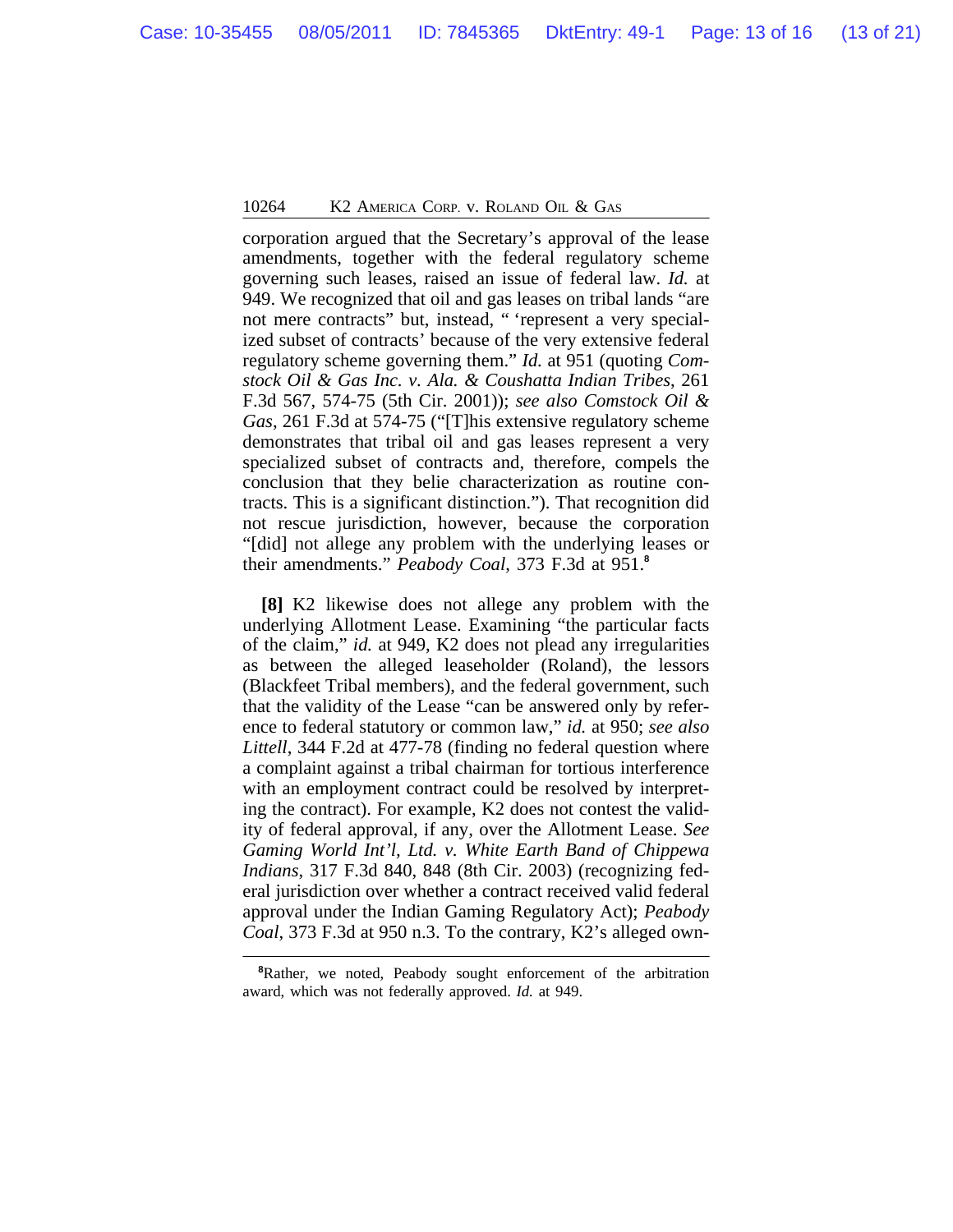ership of the lease turns on the success of its state common law and statutory claims, and K2 "understands that the equitable relief it seeks is subject to that government process." The mere fact that the Secretary of the Interior must approve oil and gas leases does not raise a federal question. *See Longie v. Spirit Lake Tribe*, 400 F.3d 586, 590 (8th Cir. 2005); *Peabody Coal*, 373 F.3d at 951; *cf. Littell*, 344 F.3d at 488.

**[9]** The Supreme Court has cautioned, in the context of quiet title suits, that the requirement of an actual dispute about federal law is " 'especially' important in 'suit[s] involving rights to land acquired under a law of the United States,' because otherwise 'every suit to establish title to land in the central and western states would so arise [under federal law], as all titles in those States are traceable back to those laws.' " *Grable & Sons Metal Prods., Inc. v. Darue Eng'g & Mfg.*, 545 U.S. 308, 316 n.3 (2005) (alterations in original) (quoting *Shulthis v. McDougal*, 225 U.S. 561, 569-70 (1912)); *accord Virgin v. Cnty. of San Luis Obispo*, 201 F.3d 1141, 1144 (9th Cir. 2000) (per curiam). Mindful of that warning, we conclude that K2's claims do not require the resolution of a substantial federal question of law sufficient for jurisdiction under 28 U.S.C. § 1331.

**3** 

The district court's order alluded to the possibility that K2 could sue under 25 U.S.C. § 345, but that provision does not apply here. Section 345 and its companion statute, 28 U.S.C. § 1353,**<sup>9</sup>** concern suits by persons who are "in whole or in part

All persons who are in whole or in part of Indian blood or descent who are entitled to an allotment of land under any law of

**<sup>9</sup>**Under 28 U.S.C. § 1353, "[t]he district courts shall have original jurisdiction of any civil action involving the right of any person, in whole or in part of Indian blood or descent, to any allotment of land under any Act of Congress or treaty." Section 1353 is a "recodification of the jurisdictional component of [25 U.S.C.] § 345," *Scholder v. United States*, 428 F.2d 1123, 1126 n.2 (9th Cir. 1970), which provides, in turn: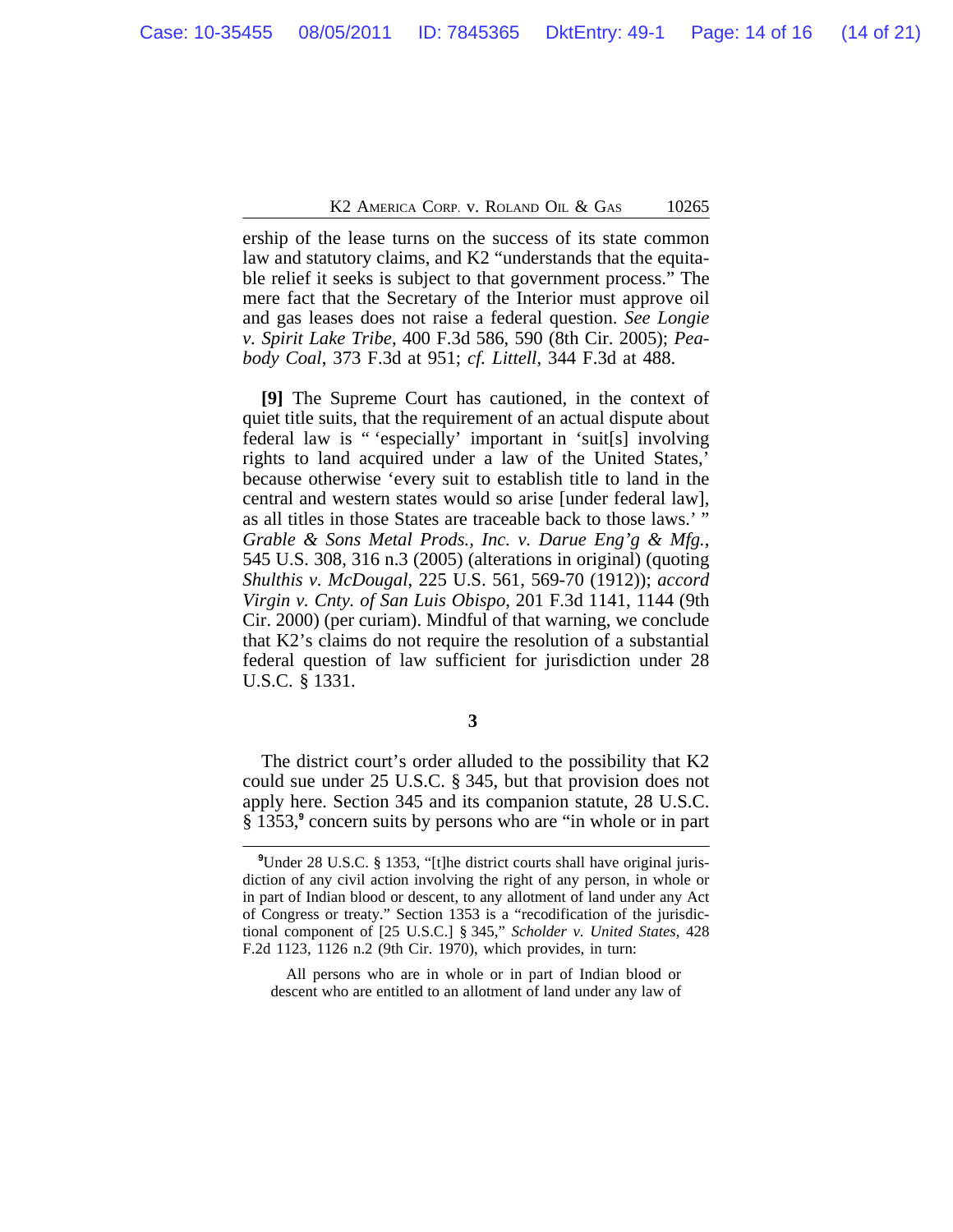of Indian blood or descent." 25 U.S.C. § 345; 28 U.S.C. § 1353; *see Johnston v. Staley (In re Condemnation of Land for State Highway Purposes)*, 830 F. Supp. 1376, 1379 (D. Kan. 1993) ("[F]ederal district court jurisdiction under 25 U.S.C. § 345 or 28 U.S.C. § 1353 is predicated on . . . proceedings . . . involv[ing] the rights of any person who is in whole or in part of Indian blood or descent." (footnote omitted)). These provisions do not authorize suit by state corporations such as K2. *See, e.g.*, *United States v. Preston*, 352 F.2d 352, 355-56 (9th Cir. 1965) ("There is no claim that the plaintiffs in this case are persons of Indian blood nor is this action one to claim an allotment of land.")

#### **C**

Federal subject matter jurisdiction does not exist over the present action. K2 stresses the federal government's "plenary authority over Indians and their lands," but presents no basis for concluding that this action lies within the "limited jurisdiction" of federal courts. *See Kokkonen*, 511 U.S. at 377.

#### **III**

**[10]** The district court properly dismissed this case for lack of subject matter jurisdiction. We need not—and do not—

Congress, or who claim to be so entitled to land under any allotment Act or under any grant made by Congress, or who claim to have been unlawfully denied or excluded from any allotment or any parcel of land to which they claim to be lawfully entitled by virtue of any Act of Congress, may commence and prosecute or defend any action, suit, or proceeding in relation to their right thereto in the proper district court of the United States . . . .

<sup>25</sup> U.S.C. § 345. Section 345 grants district courts subject-matter jurisdiction over two types of cases: (1) "suits seeking the issuance of an allotment," and (2) "suits involving the interest and rights of the Indian in his allotment or patent after he has acquired it." *Pinkham v. Lewiston Orchards Irrigation Dist.*, 862 F.2d 184, 186 (9th Cir. 1988) (internal quotation marks omitted).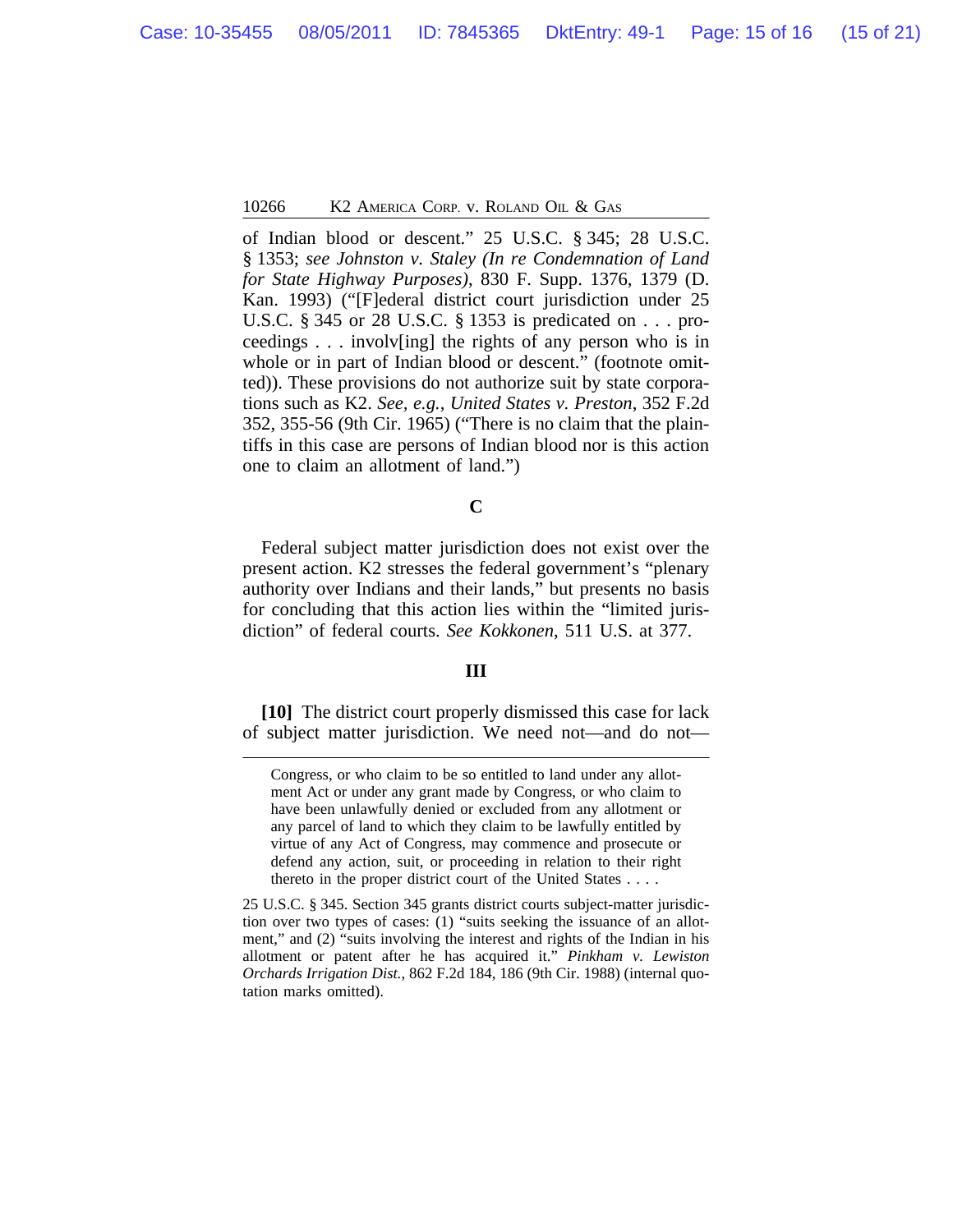K<sub>2</sub> America Corp. v. Roland Oil & Gas 10267

reach any other issues raised by the parties, including exhaustion of tribal remedies.**<sup>10</sup>** We note, though, that our holding does not preclude K2 from seeking relief in Blackfeet Tribal Court. *See, e.g.*, *Longie*, 400 F.3d at 591. "Indeed, there may be circumstances in which a nonmember plaintiff may have no forum other than the tribal courts in which to bring his claims." *Smith v. Salish Kootenai Coll.*, 434 F.3d 1127, 1140 (9th Cir. 2006) (en banc).

**AFFIRMED.**

**<sup>10</sup>***See Stock W. Corp. v. Taylor*, 964 F.2d 912, 917 (9th Cir. 1992) (en banc) ("If the district court did not have subject matter jurisdiction, it lacked the power to enter an abstention order [based on failure to exhaust tribal remedies]."); *Peabody Coal*, 373 F.3d at 952; *United States ex rel. Gen. Rock & Sand Corp. v. Chuska Dev. Corp.*, 55 F.3d 1491, 1492 (10th Cir. 1995) ("If the case does not clear [the] threshold [of federal subject matter jurisdiction], any issue as to whether the claims asserted should have been exhausted first in the tribal courts is academic.").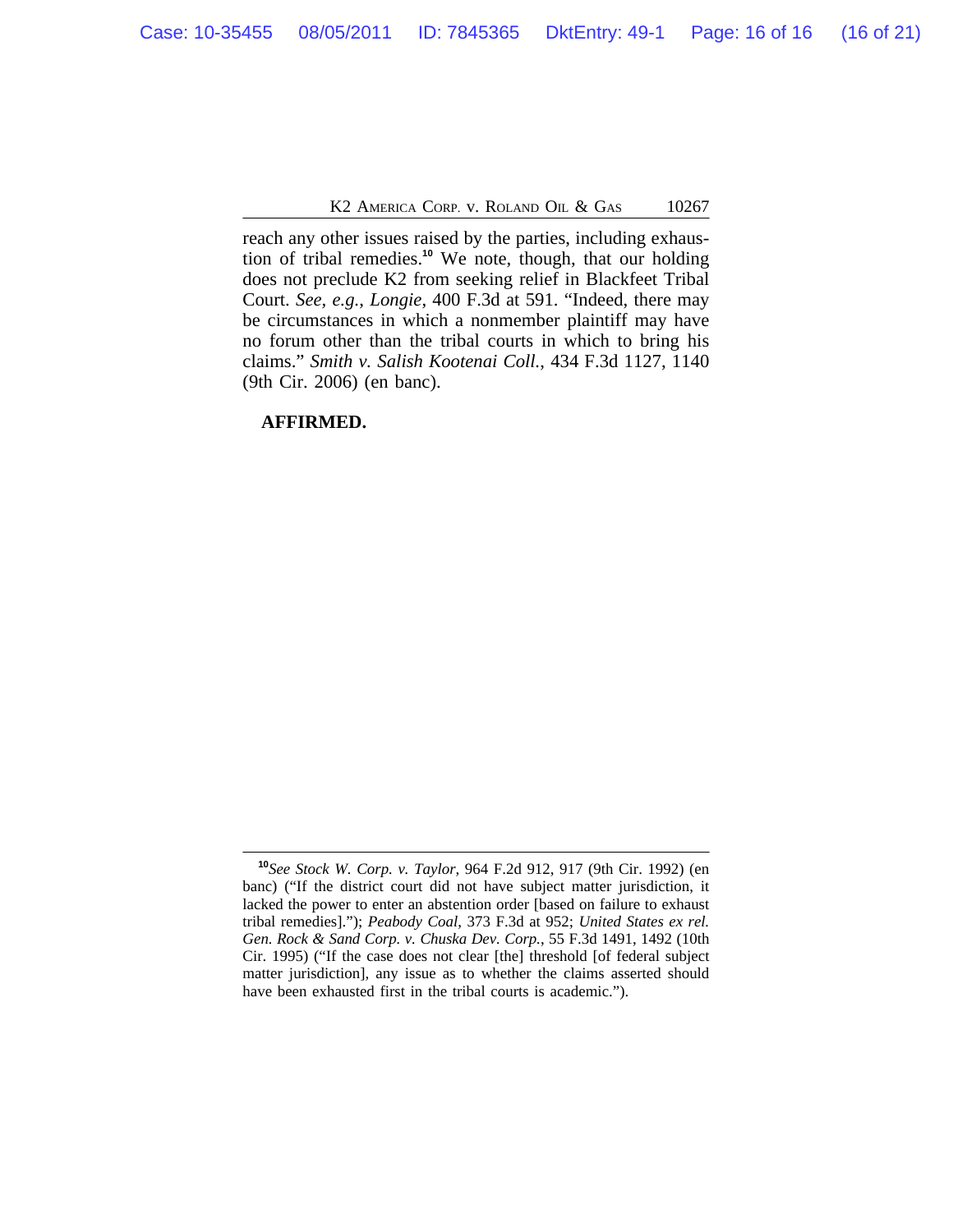# **United States Court of Appeals for the Ninth Circuit**

### **Office of the Clerk**

95 Seventh Street San Francisco, CA 94103

# **Information Regarding Judgment and Post-Judgment Proceedings**

(December 2009)

### **Judgment**

This Court has filed and entered the attached judgment in your case. Fed. R. App. P. 36. Please note the filed date on the attached decision because all of the dates described below run from that date, not from the date you receive this notice.

# **Mandate (Fed. R. App. P. 41; 9th Cir. R. 41-1 & -2)**

The mandate will issue 7 days after the expiration of the time for filing a petition for rehearing or 7 days from the denial of a petition for rehearing, unless the Court directs otherwise. To file a motion to stay the mandate, file it electronically via the appellate ECF system or, if you are a pro se litigant or an attorney with an exemption from using appellate ECF, file one original motion on paper.

### **Petition for Panel Rehearing (Fed. R. App. P. 40; 9th Cir. R. 40-1) Petition for Rehearing En Banc (Fed. R. App. P. 35; 9th Cir. R. 35-1 to -3)**

### **(1) A. Purpose (Panel Rehearing):**

- A party should seek panel rehearing only if one or more of the following grounds exist:
	- ► A material point of fact or law was overlooked in the decision;
	- ► A change in the law occurred after the case was submitted which appears to have been overlooked by the panel; or
	- ► An apparent conflict with another decision of the Court was not addressed in the opinion.
- Do not file a petition for panel rehearing merely to reargue the case.

### **B. Purpose (Rehearing En Banc)**

 • A party should seek en banc rehearing only if one or more of the following grounds exist: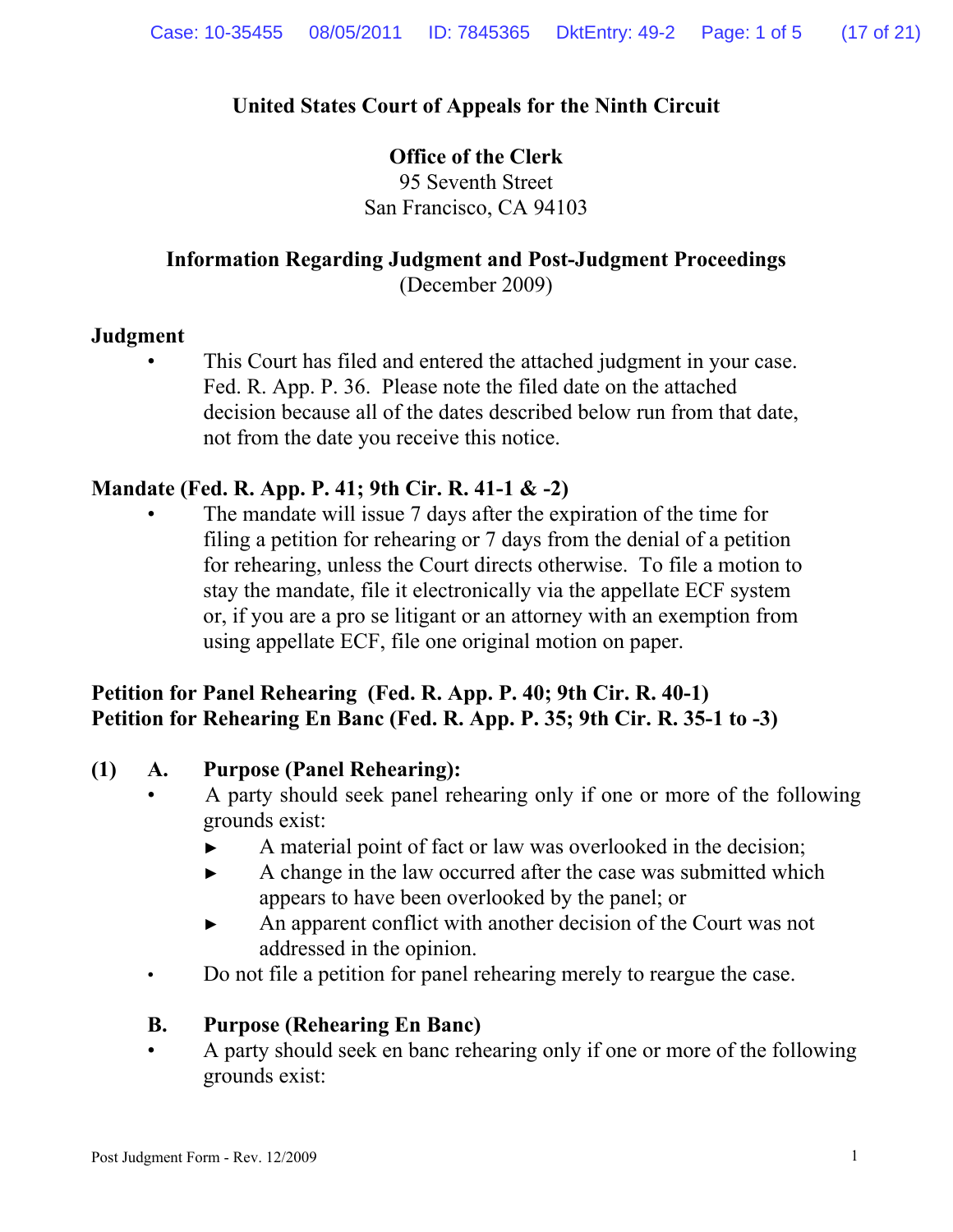- ► Consideration by the full Court is necessary to secure or maintain uniformity of the Court's decisions; or
- The proceeding involves a question of exceptional importance; or
- ► The opinion directly conflicts with an existing opinion by another court of appeals or the Supreme Court and substantially affects a rule of national application in which there is an overriding need for national uniformity.

## **(2) Deadlines for Filing:**

- A petition for rehearing may be filed within 14 days after entry of judgment. Fed. R. App. P. 40(a)(1).
- If the United States or an agency or officer thereof is a party in a civil case, the time for filing a petition for rehearing is 45 days after entry of judgment. Fed. R. App. P. 40(a)(1).
- If the mandate has issued, the petition for rehearing should be accompanied by a motion to recall the mandate.
- *See* Advisory Note to 9th Cir. R. 40-1 (petitions must be received on the due date).
- An order to publish a previously unpublished memorandum disposition extends the time to file a petition for rehearing to 14 days after the date of the order of publication or, in all civil cases in which the United States or an agency or officer thereof is a party, 45 days after the date of the order of publication. 9th Cir. R. 40-2.

### **(3) Statement of Counsel**

 • A petition should contain an introduction stating that, in counsel's judgment, one or more of the situations described in the "purpose" section above exist. The points to be raised must be stated clearly.

# **(4) Form & Number of Copies (9th Cir. R. 40-1; Fed. R. App. P. 32(c)(2))**

- The petition shall not exceed 15 pages unless it complies with the alternative length limitations of 4,200 words or 390 lines of text.
- The petition must be accompanied by a copy of the panel's decision being challenged.
- An answer, when ordered by the Court, shall comply with the same length limitations as the petition.
- If a pro se litigant elects to file a form brief pursuant to Circuit Rule 28-1, a petition for panel rehearing or for rehearing en banc need not comply with Fed. R. App. P. 32.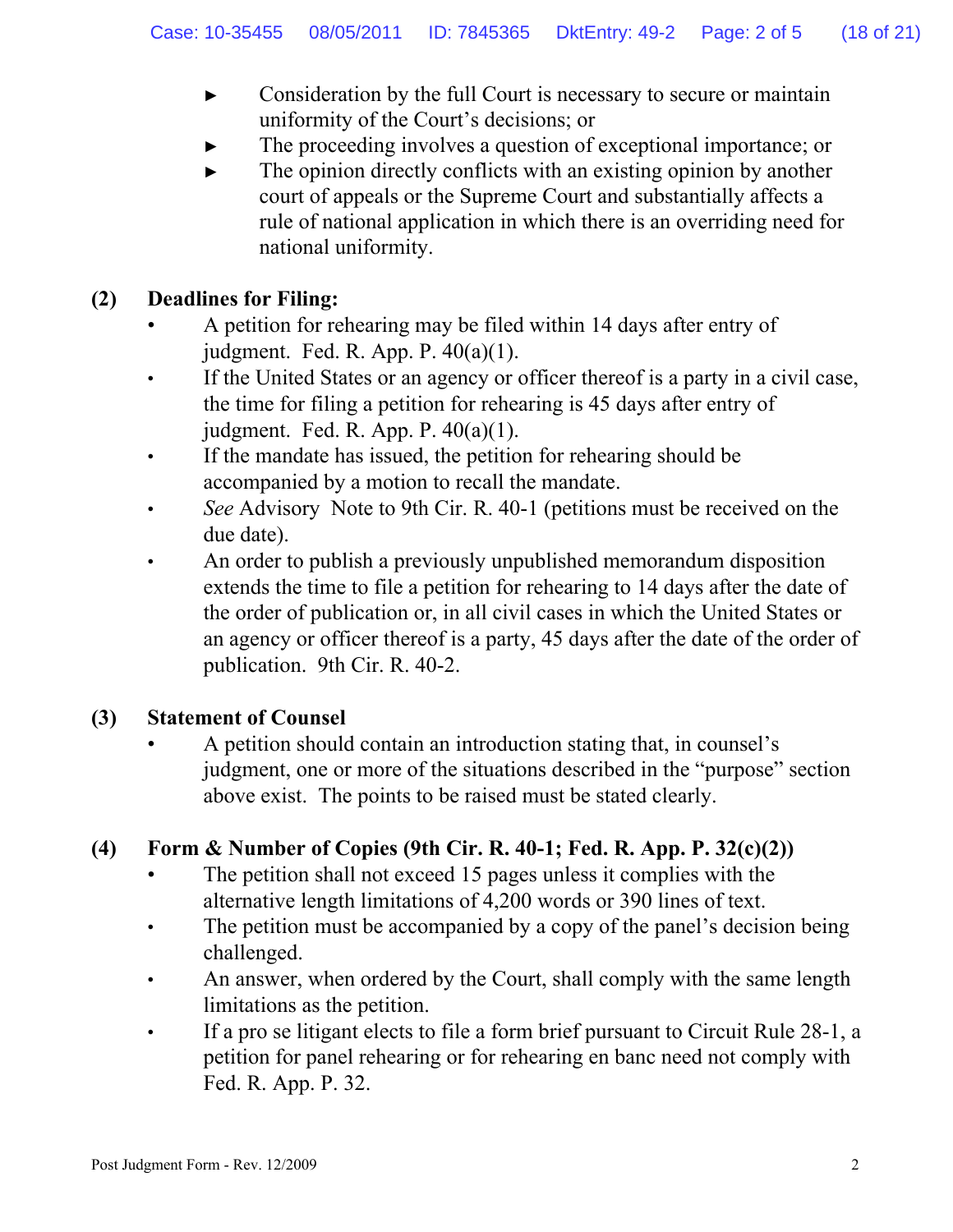- The petition or answer must be accompanied by a Certificate of Compliance found at Form 11, available on our website at under *Forms.*
- You may file a petition electronically via the appellate ECF system. No paper copies are required unless the Court orders otherwise. If you are a pro se litigant or an attorney exempted from using the appellate ECF system, file one original petition on paper. No additional paper copies are required unless the Court orders otherwise.

# **Bill of Costs (Fed. R. App. P. 39, 9th Cir. R. 39-1)**

- The Bill of Costs must be filed within 14 days after entry of judgment.
- See Form 10 for additional information, available on our website at under *Forms.*

### **Attorneys Fees**

- Ninth Circuit Rule 39-1 describes the content and due dates for attorneys fees applications.
- All relevant forms are available on our website at under *Forms* or by telephoning (415) 355-7806.

# **Petition for a Writ of Certiorari**

• Please refer to the Rules of the United States Supreme Court at

# **Counsel Listing in Published Opinions**

- Please check counsel listing on the attached decision.
- If there are any errors in a published opinion, please send a letter **in writing within 10 days** to:
	- ► West Publishing Company; 610 Opperman Drive; PO Box 64526; St. Paul, MN 55164-0526 (Attn: Kathy Blesener, Senior Editor);
	- ► and electronically file a copy of the letter via the appellate ECF system by using "File Correspondence to Court," or if you are an attorney exempted from using the appellate ECF system, mail the Court one copy of the letter.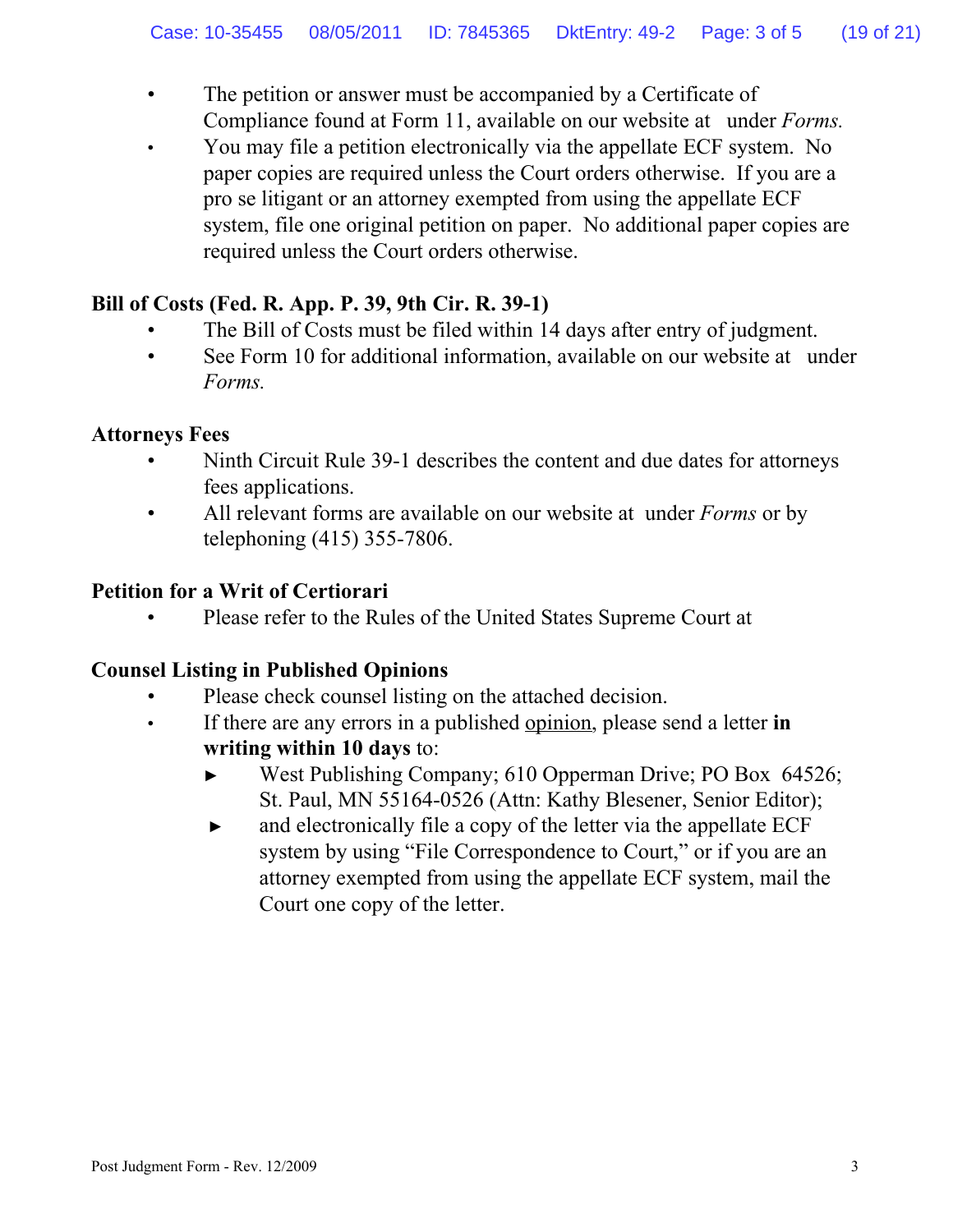### **United States Court of Appeals for the Ninth Circuit**

### **BILL OF COSTS**

**Note:** If you wish to file a bill of costs, it MUST be submitted on this form and filed, with the clerk, with proof of service, within 14 days of the date of entry of judgment, and in accordance with 9th Circuit Rule 39-1. A late bill of costs must be accompanied by a motion showing good cause. Please refer to FRAP 39, 28 U.S.C. § 1920, and 9th Circuit Rule 39-1 when preparing your bill of costs.

|                                                            | V. |  | 9th Cir. No. |  |
|------------------------------------------------------------|----|--|--------------|--|
| The Clerk is requested to tax the following costs against: |    |  |              |  |

| Cost Taxable<br>under FRAP 39,<br>28 U.S.C. § 1920,<br>9th Cir. R. 39-1 | <b>REQUESTED</b><br>Each Column Must Be Completed |                   |                   | <b>ALLOWED</b><br>To Be Completed by the Clerk |                 |                   |                   |                             |
|-------------------------------------------------------------------------|---------------------------------------------------|-------------------|-------------------|------------------------------------------------|-----------------|-------------------|-------------------|-----------------------------|
|                                                                         | No. of<br>Docs.                                   | Pages per<br>Doc. | Cost per<br>Page* | <b>TOTAL</b><br><b>COST</b>                    | No. of<br>Docs. | Pages per<br>Doc. | Cost per<br>Page* | <b>TOTAL</b><br><b>COST</b> |
| Excerpt of Record                                                       |                                                   |                   | \$                | \$                                             |                 |                   | \$                | \$                          |
| <b>Opening Brief</b>                                                    |                                                   |                   | \$                | \$                                             |                 |                   | S,                | \$                          |
| Answering Brief                                                         |                                                   |                   | \$                | \$                                             |                 |                   | $\sqrt{S}$        | \$                          |
| <b>Reply Brief</b>                                                      |                                                   |                   | \$                | \$                                             |                 |                   | \$                | \$                          |
| Other**                                                                 |                                                   |                   | \$                | \$                                             |                 |                   | $\sqrt{S}$        | \$                          |
| \$<br>TOTAL:                                                            |                                                   |                   |                   |                                                |                 | TOTAL:            | \$                |                             |

\* Costs per page may not exceed .10 or actual cost, whichever is less. 9th Circuit Rule 39-1.

\*\* Other: Any other requests must be accompanied by a statement explaining why the item(s) should be taxed pursuant to 9th Circuit Rule 39-1. Additional items without such supporting statements will not be considered.

Attorneys' fees **cannot** be requested on this form.